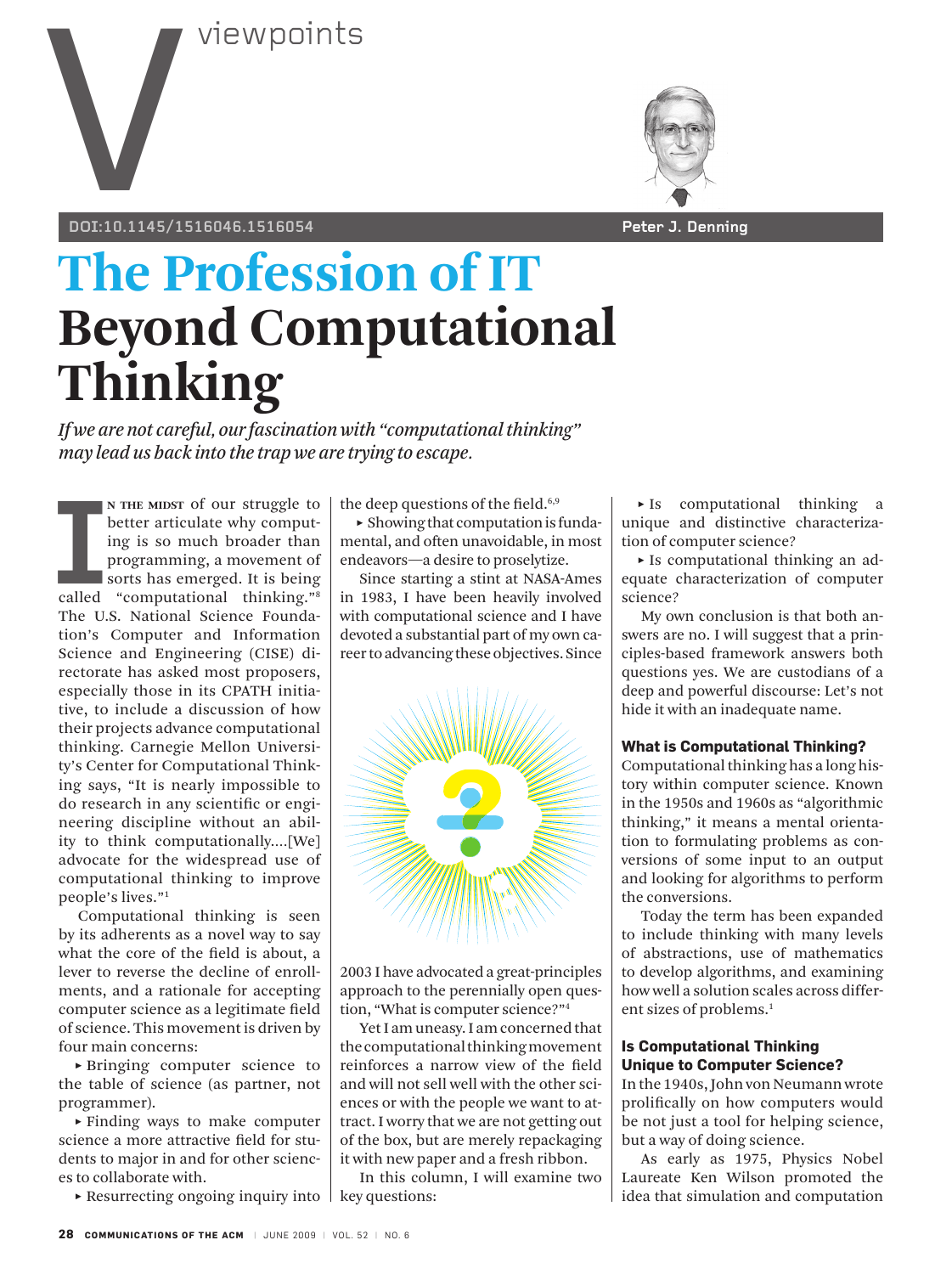Viewpoints<br>
were a way to do science that was not<br>
previously available. Wilson's Nobel<br>
Prize was based on breakthroughs he<br>
achieved in creating computational character of computational thinking as a<br>
achieved in creatin were a way to do science that was not previously available. Wilson's Nobel Prize was based on breakthroughs he achieved in creating computational models whose simulations produced radical new understandings of phase changes in materials. In the early 1980s, Wilson joined with other leading scientists in many fields to advocate that the grand challenges of science could be cracked by computation and that the government could accelerate the process by supporting a network of supercomputing centers.7 They argued that computation had become a third leg of science, joining the traditional legs of theory and experiment. The term "computational thinking" was common in their discussions.

> The computational sciences movement eventually grew into a huge interagency initiative in high-performance computing, and culminated in the U.S. Congress passing a law funding a high-performance computing initiative in 1991.

> This movement validated the notion that computation (and computational thinking) is essential to the advancement of science. It generated a powerful political movement that codified this notion into a U.S. federal law.

> It is important to notice that this movement originated with the leaders of the physical and life sciences. Com-

### **Computation is unavoidable not only in the method of study, but in what is studied.**

puter science was present but was not a key player. Computer scientists, in fact, resisted participation until NSF CISE and DARPA set up research programs open only to those collaborating with other sciences.

In the middle 1980s, Ken Wilson advocated the formation of departments of computational science in universities. He carefully distinguished them from computer science. The term "computational science" was chosen to avoid confusion with computer science.

Thus, computational science is seen in the other sciences not as a notion that flows out of computer science, but as a notion that flows from science itself. Computational thinking is seen as a characteristic of this way of science. It is not seen as a distinctive feature of computer science.

Therefore, it is unwise to pin our hopes on computational thinking as a way of telling people about the unique character of computer science. We need some other way to do that.

The sentiment that computational thinking is a recent insight into the true nature of computer science ignores the venerable history of computational thinking in computer science and in all the sciences. Computer science is a science in its own right (see the sidebar "Computer Science as Science").

#### **Is Computational Thinking Adequate for Computer Science?**

In 1936 Alan Turing defined what it means to compute a number. He offered a model of a computing machine and showed that the machines were universal (one could simulate another). He then used his theory to settle a century-old "decision problem" of mathematics, whether there is a byinspection method to tell if a set of decision rules can terminate with a decision in a finite number of moves. He showed that the "decision problem" was not computable and argued that the very act of inspecting is inherently computational: not even inspectors can avoid computation. Computation is universal and unavoidable. His paper truly was the birth of computer science.

The modern formulations of science

## Computer Science as Science

**Since its beginnings in the late 1930s, computer science has been a unique combination of math, engineering, and science. It is not one, but all three. Major subsets form legitimate fields of math, engineering, or science. But if you focus on a single subset, you cannot express the uniqueness of the field.**

**The term "computer science" traces back to the writings of John von Neumann, who believed that the architecture of machines and applications could be put on a rigorous scientific basis.**

**Until about 1990, the emphasis within the field was developing and advancing the technology. Building reliable computers within a** 

**networking infrastructure was a grand challenge that took many years. Now that this has been accomplished, we are increasingly able to emphasize the experimental method and reinvigorate our image as a science. Our many partnerships with other sciences including biology, physics, astronomy, materials science, economics, cognitive science, and sociology, have led to amazing innovations.**

**These collaborations have uncovered questions in the other fields about whether computer science is legitimately science. Many see computer people as engineers implementing principles they did not discover rather than** 

**equal partners in the search for new principles. So it matters whether computer science qualifies as a full-fledged science. Whether a field is seen as a science depends on its satisfying six criteria:5**

- **• Has an organized body of knowledge**
- **• Results are reproducible**
- **• Has well developed experimental methods**
- **• Enables predictions, including surprises**
- **• Offers hypotheses open to falsification**

**• Deals with natural objects Computer science easily passes the first five of these tests, so the debate has tended to center on the last. During the past decade, prominent** 

**scientists in other fields have discovered natural information processes—affirming the sixth criterion.3 The older definition of computer science as "the study of phenomena surrounding computers," which dates back to Alan Perlis, George Forsythe, and Allen Newell around 1970, is giving way to "the study of information processes, natural and artificial." The shift from computer as object of study to computer as tool is enabling us to revisit the deep questions of our field in the new light of computation as a lens through which to see the world. The most fundamental of these questions is: What is computation?6,9**